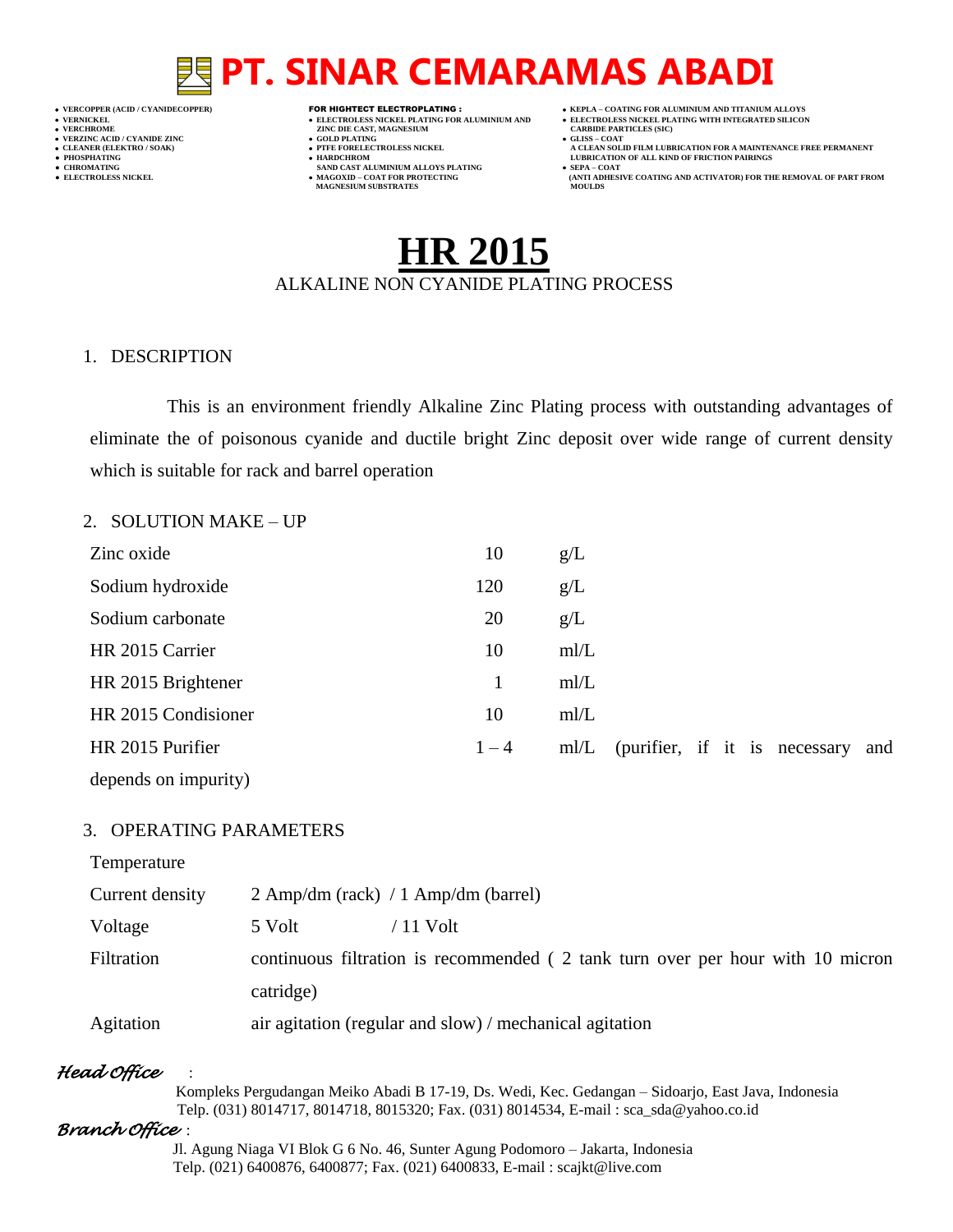## **PT. SINAR CEMARAMAS ABADI**

 **VERNICKEL ELECTROLESS NICKEL PLATING FOR ALUMINIUM AND ELECTROLESS NICKEL PLATING WITH INTEGRATED SILICON VERZINC ACID / CYANIDE ZINC GOLD PLATING GLISS – COAT**

- **VERFORM ZINC DIE CAST, MAGNESIUM CARBIDE PARTICLES (SIC)**<br> **CARBIDE PARTING**
- 
- 
- **CHROMATING SAND CAST ALUMINIUM ALLOYS PLATING**<br>• **ELECTROLESS NICKEL**<br>• **MAGOXID COAT FOR PROTECTING • MAGOXID – COAT FOR PROTECTING<br>MAGNESIUM SUBSTRATES**
- **VERCOPPER (ACID / CYANIDECOPPER)** FOR HIGHTECT ELECTROPLATING :  **KEPLA – COATING FOR ALUMINIUM AND TITANIUM ALLOYS**
	- -
- **CLEANER (ELEKTRO / SOAK) PTFE FORELECTROLESS NICKEL A CLEAN SOLID FILM LUBRICATION FOR A MAINTENANCE FREE PERMANENT ● PHOSPHATING HARDCHROM LUBRICATION OF ALL KIND OF FRICTION PAIRINGS** 
	- **ELECTROLESS AND ACTIVATOR) FOR THE REMOVAL OF PART FROM (ANTI ADHESIVE COATING AND ACTIVATOR) FOR THE REMOVAL OF PART FROM <b>MOULDS**

For success operation barrel, temperature control is essential. There fore build up higher volume of working bath (0.4 Amp/L) is recommended replenishment :

| HR 2015 Carrier    | $1-2$ $1/10$ KAH       |
|--------------------|------------------------|
| HR 2015 Brightener | $0.5 - 1$ L/ 10 KAH    |
| HR 2015 Purifier   | $0.25 - 0.5$ L/ 10 KAH |

Analysis Zn and Caustic Soda and add the required amount to keep them in range

### 4. OERATING AND MAINTENANCE OF BATH

The zinc metal content is readily replenished from the zinc anodes (purity 99.99 %) and is maintained if anode area and Sodium Hydroxide contents are maintained properly. High metal content can build-up due to :

- To high Sodium Hydroxide level
- To high Zinc anode area

### 5. STEEL SHEET

It is always preferable to use only zinc anode (zinc balls in mild steel basket), it is also possible to install a separate zinc dissolution tank (zinc generator) function of the bath constituents :

density and high Zinc metal content will reduce low current density performance. Lower concentration of caustic soda will affect coverage in low current density areas and high concentration of caustic soda will increase excessive gassing.

Reviewing the total anode area and if it required, some zinc anodes should be replaced by mild steel sheet. If the increase of zinc content is desired, Zinc anode should be dissolved by immersing zinc anode in operating solution .

### *Head Office* :

 Kompleks Pergudangan Meiko Abadi B 17-19, Ds. Wedi, Kec. Gedangan – Sidoarjo, East Java, Indonesia Telp. (031) 8014717, 8014718, 8015320; Fax. (031) 8014534, E-mail : sca\_sda@yahoo.co.id

### *Branch Office* :

 Jl. Agung Niaga VI Blok G 6 No. 46, Sunter Agung Podomoro – Jakarta, Indonesia Telp. (021) 6400876, 6400877; Fax. (021) 6400833, E-mail : scajkt@live.com